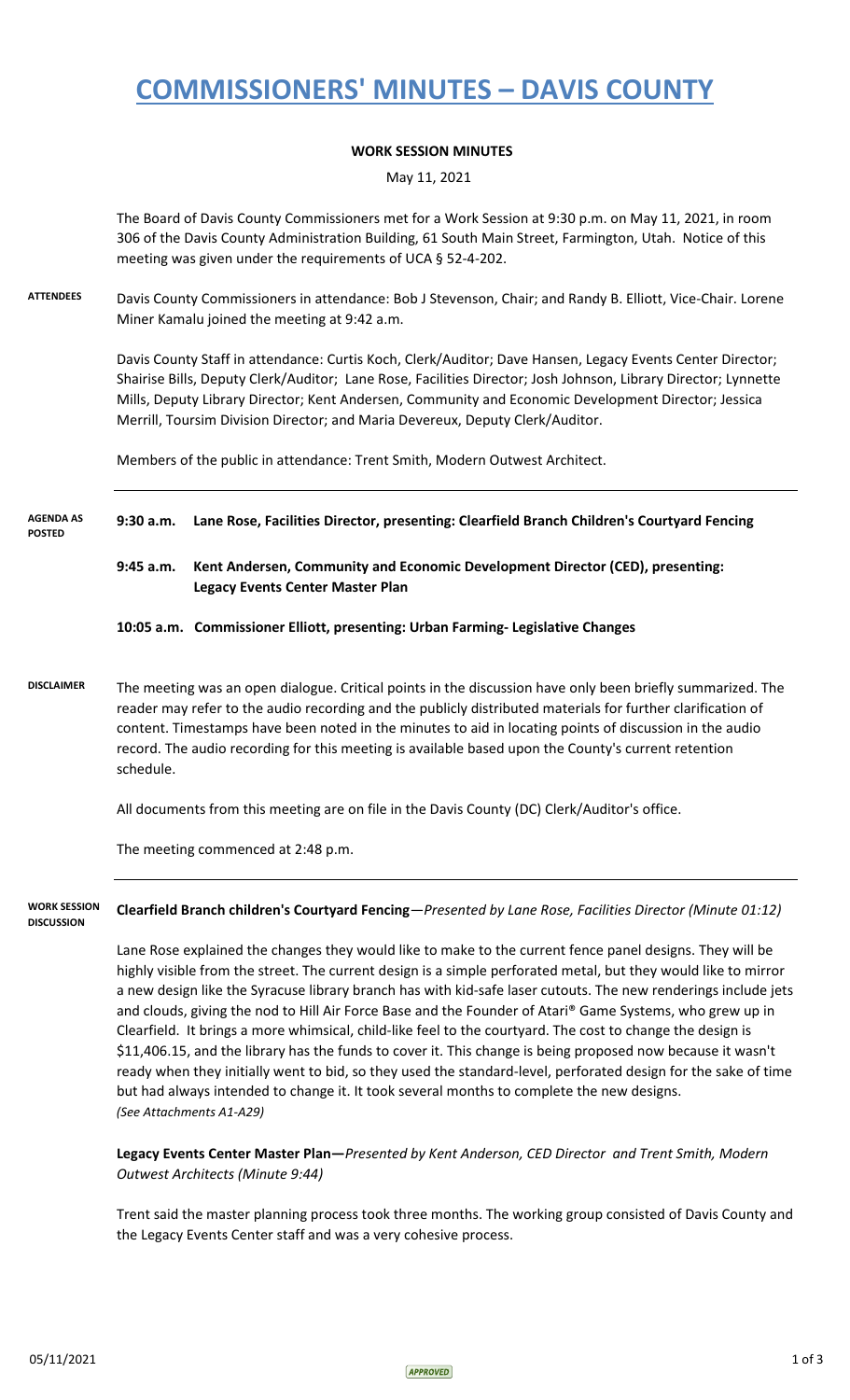# **COMMISSIONERS' MINUTES – DAVIS COUNTY**

They did a complete survey and assessment of the property. One thing that came out of the planning process was finding ways to make the facility used more for youth sports in the future. They met with the Utah High School Athletic Association, Farmington City Mayor and Senior Planners, and the Davis County School district to get valuable input from various community organizations.

Some priorities emerged from the planning process. They found that consolidating some of the buildings or removing them would make room for a larger new facility. Ideally, having two large facilities to work simultaneously or independently would allow the facility to accommodate larger events that are twice the size of what they can host right now. The drive-through facility would remain intact and has proved to be very useful during emergent situations. The new building would be adjacent to the existing one. Improved parking and site access could be enhanced by wayfinding and traffic flow and simplifying the parking. Currently, it is broken up and is difficult to find. Creating a championship astroturf field was one of the top priorities. It would be a jewel for the campus and could be used year-round with new restrooms to serve the sports fields. Removing the ancillary buildings will increase the useable field area and improve field maintenance. This helps with the ability to shift fields so that the sod areas stay healthier longer.

The rough estimate costs from two contractors are \$30-35 million. The pedestrian crossing from Station Park was discussed. It is nearly a mile from the furthest point of Station Park to the Events Center. The Commission would like to keep the conversation going with Farmington City about partnering with the County to build a crosswalk. Traffic is very heavy in that area, and citizens' safety is of the utmost concern while keeping construction costs as low as possible. The trolley could be used to transport pedestrians and Trax riders and be rerouted to the Events Center as it is underutilized right now.

Kent said they are very excited about this project. The Events Center is an asset to Davis County and will be incredibly important to the county's future. He recommended a remodel of the existing Events Center facility, schematic designs for a second building, and a master plan. He proposed to the Commission that CED would go out for a Request for Proposal (RFP) for architectural design for the entire project and explore financing options to move forward to bring it to reality.

The Commission agreed to move forward. Curtis said formal action was needed in Commission meeting. He suggested the Commission should point back to this meeting where the discussions were had to give good context when they take that action. Kent was instructed to submit his proposal as an agenda item for the next Commission meeting.

*(See Attachments B1-B11)*

#### **Urban Farming-Legislative Changes—** *Presented by Commissioner Elliott (Minute 43:31)*

Neal Geddes, County Attorney gave an overview of the legislative changes relating to Urban Farming. Both, he and another Davis County Attorney, Robert Tripp, have been talking to other counties that have enacted the Urban Farming Ordinance before the new legislation included livestock. He summarized that Salt Lake County never adopted an Urban Farming Ordinance but had been granting urban farming to some, even without the ordinance. With the new legislation, the livestock language cannot be excluded. Neal hoped they could narrow it down by creating specific definitions in the County's own ordinance, but it won't be possible. The reasonable expectation of profit can be met by private consumption.

Neal's recommendation was to work with the Legislature to try and clean this up before the County adopts the ordinance. He said the Commission could move forward with it now and hope the clean-up takes place, or join forces with Salt Lake County and try to get the fixes in place and then adopt the ordinance. Neal thinks the County will have more leverage this way.

The current Urban Farming language being similar to that of the Greenbelt language is a major concern. The case law has been set in Greenbelt, making it easier to transfer over into Urban Farming. Neal said it is one of the central legislative fixes to be in place. He wants to get a consensus for the Urban Farming that says they don't want dual-use and expressly exclude it in the statute. Otherwise, given the established case law, dual-use will be allowed and will open up the possibility of abuse.